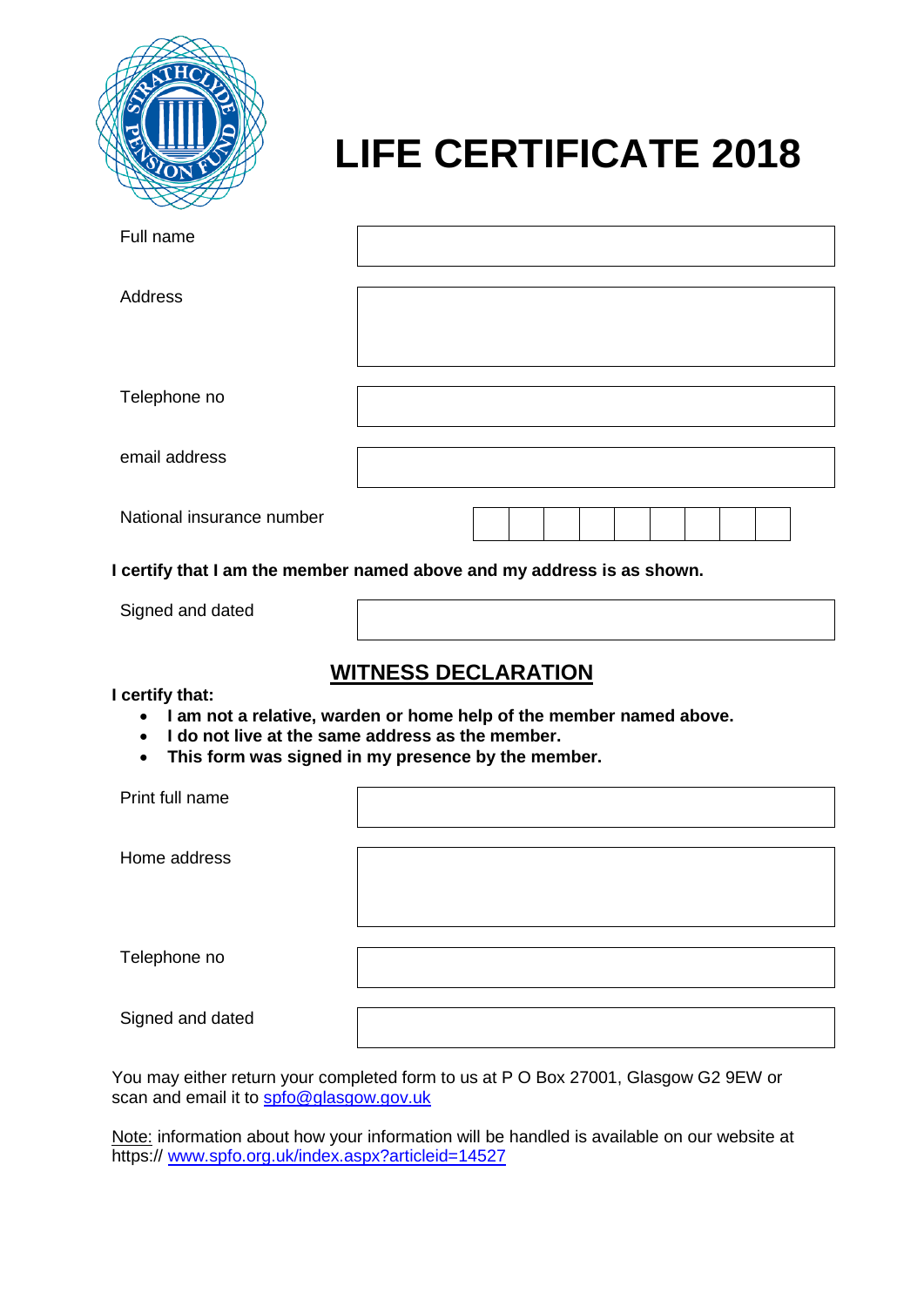## **Protecting your data**

The Strathclyde Pension Fund Office collects and holds certain information about you (personal data) which we need to administer the Local Government Pension Scheme. We have a responsibility to protect your information and would like to explain:

- what we do with it
- who we share it with
- how long we keep it for
- why we are allowed to collect it

We have summarised some of the key ways in which we deal with this information below. Further information can be found in the Full Privacy Notice at the following link: <https://www.spfo.org.uk/index.aspx?articleid=14527>

#### **Who we are:**

When organisations offer their employees membership of the Local Government Pension Scheme (LGPS), you may become a member of Strathclyde Pension Fund. Strathclyde Pension Fund Office is a department of Glasgow City Council (GCC), as the LGPS Regulations require a local authority to be responsible for the local administration of pensions and other benefits payable under the LGPS regulations.

GCC's head office is located at City Chambers, George Square, Glasgow G2 1DU, United Kingdom. You can contact GCC's Data Protection Officer by post at that address or by email at [dataprotection@glasgow.gov.uk](mailto:dataprotection@glasgow.gov.uk) or by telephone on 0141 287 1055.

#### **Why do we need your personal information and what do we do with it?**

You are giving us your personal information to allow us to handle all matters relating to the LGPS. For example, we need to process your data to contact you by post, email or telephone; to maintain our records; calculate and provide you with benefits (and, if you are a member of the Fund, your beneficiaries if you die); for statistical and financial modelling and for reference purposes (for example, when we assess how much money is needed to provide members' benefits and how that money should be invested); and to comply with our legal obligations.

We obtain personal data directly from you. We may also obtain data from your employer (for example, salary information) and from other sources including public databases.

#### **Legal basis for using your information:**

Our legal basis for processing your personal information is because it is necessary to carry out our function for administering the Local Government Pension Scheme and managing Strathclyde Pension Fund. Our role is set out in the Local Government Pension Scheme (Scotland) Regulations 2018. In data protection legislation, this is known as processing information because it is 'necessary for the performance of a task carried out in the public interest or in the exercise of official authority'. You can find more details of our role on our website at [www.spfo.org.uk](http://www.spfo.org.uk/)

Where we obtain information concerning certain "special categories" of particularly sensitive data, such as health information to administer an ill health retirement, extra protections apply under data protection legislation. We will only process this type of data with your consent, unless we can lawfully process this data for another reason permitted by that legislation. You have the right to withdraw your consent to the processing special categories of personal data at any time by notifying us in writing. However, if you do not give consent, or subsequently withdraw it, we may not be able to pay certain LGPS benefits.

#### **Who do we share your information with?**

We are legally obliged to safeguard public funds. So we are required to verify and check your details internally for fraud prevention. We may share this information with other public bodies (and also receive information from these other bodies) for fraud checking purposes. We are also legally obliged to share certain data with other public bodies, such as HMRC and will do so where the law requires this. We will also generally comply with requests for specific information from other regulatory and law enforcement bodies where this is necessary and appropriate. Your information is also analysed internally to help us improve our services. This data sharing is in accordance with our Information Use and Privacy Policy and covered in our full privacy notice on our website. It also forms part of our requirements in line with our Records Management Plan approved in terms of the Public Records (Scotland) Act 2012.

From time to time we will share your personal data with third parties, including our contractors, advisors, government bodies and dispute resolution and law enforcement agencies in order to comply with our